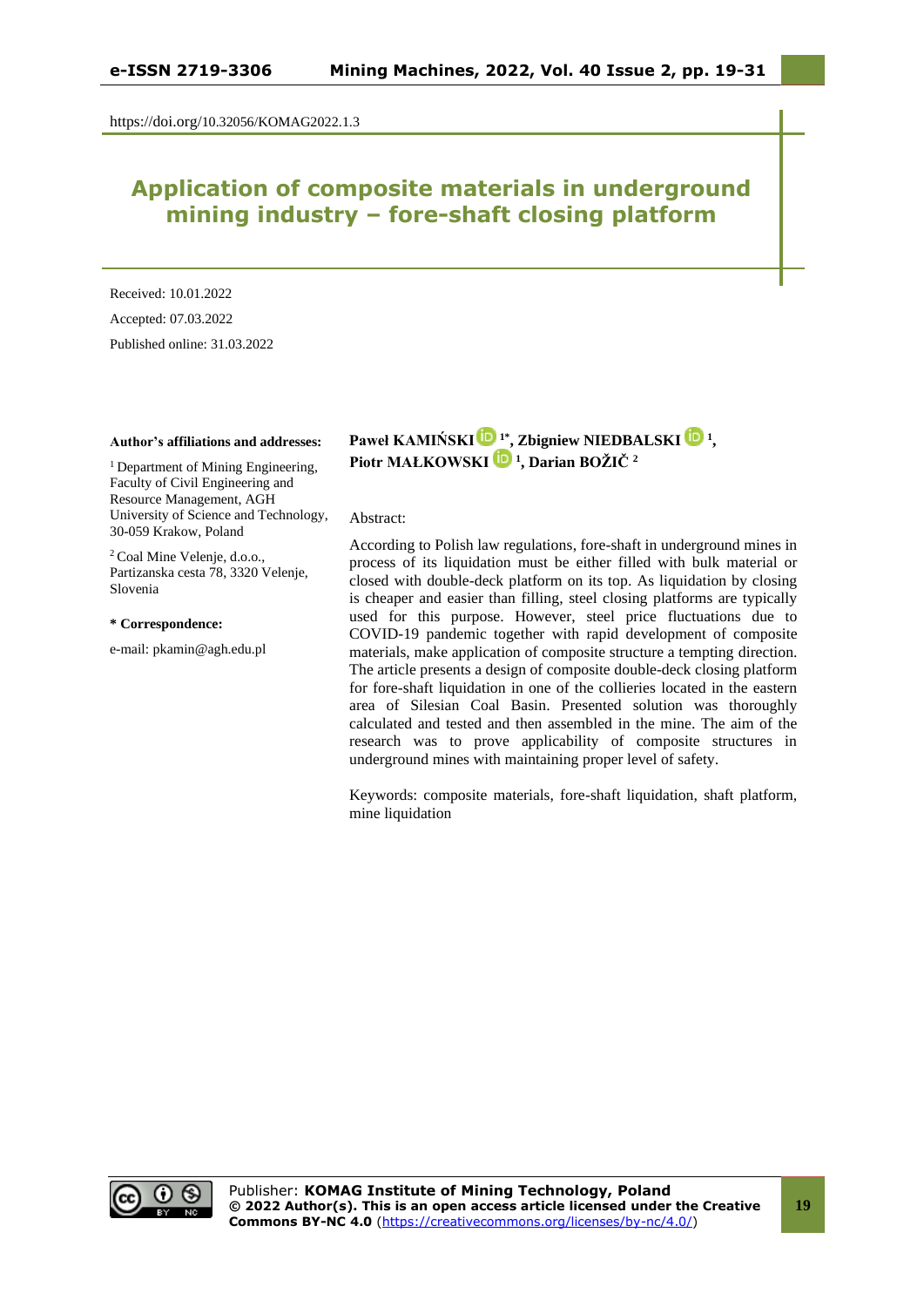#### **1. Introduction**

Safety of vertical mine workings – shafts and fore-shafts – in underground mines is a key issue during their whole lifecycle – from sinking, through their operation, to liquidation. Every mine working may be a threat for work and public safety, even after its liquidation. Thus, the issue of mine workings liquidation process itself is a subject for strict law regulations and numerous research and articles, concerning liquidation planning and monitoring of the process, as well as effects of the liquidation [1-6]. The most frequently studied threats and issues connected with shaft and mine liquidation are -geological and hydrogeological [7-12], economic and social [13-16], environmental [17-20] and technological issues [4, 21-23].

Shaft liquidation, similarly to its sinking and maintenance, is extremely expensive, thus such decision is always thoroughly analyzed and process itself is meticulously planned. Similar case is a liquidation of fore-shafts, vertical mine workings of different functions, usually transport and ventilation, having no connection to the surface. However, due to smaller lengths and cross-section dimensions, scale effect occurs.

Law regulations in mining in Poland precisely regulate rules of shaft and fore-shaft liquidation. According to Geological and Mining Law Regulation, shaft or fore-shaft has to be filled with material suited for geological and hydrogeological conditions and natural hazards occurrence [1]. Ventilation type of the shaft has to be taken into consideration as well, such as its equipment and connections with other mine workings.

Due to character of fore-shafts, the Regulation provides different liquidation ways of these vertical workings. It allows for a closure of a fore-shaft using a two-deck platform on its top level together with its isolation from other existing mine workings. Isolation is realized using durable barriers constructed of non-combustible materials in mine workings connected with the fore-shaft on each level. However, such a method of fore-shaft liquidation requires expert's positive opinion.

Fore-shaft liquidation using closing platform is particularly common in operating underground mines, where only the area of the fore-shaft is closed, due to different reasons. The main reason of fore-shaft liquidation is its functionality loss. It might be also caused by significant damages of the fore-shaft lining to an extent that makes it uneconomical to repair. Shaft liquidation by its closure is, for obvious reasons, significantly cheaper than "traditional" solution, i.e. filling fore-shaft. It requires less material for platform and barrier construction instead of filling, and less man-hours for the process to be conducted. Closing platforms are usually made of steel, which is generally the most popular material in Polish mining industry, due to numerous advantages. However, steel does have some disadvantages.

The greatest disadvantage of steel, in terms of mining industry, is its significant weight and susceptibility to corrosion. Especially in the case of constructions or support in workings designed for a long period of time. Whereas its high weight might be a difficulty in case of transport to remote and inaccessible areas and workings, where ability to use suspended or floor railway is limited or even impossible. In such cases, even manual transport might be a problem, especially if transported elements are of significant sizes. It has to be considered an issue in terms of fore-shaft closing platforms, as liquidated fore-shafts are usually located in old and abandoned areas of the mine, where dimensions of workings' cross-sections are usually reduced. Thus, transport of platform's element and their assembling in conditions of limited space are usually the greatest problem in the process of foreshaft liquidation [24].

A method for overcoming these problems includes composite materials. In recent years they are gaining popularity in almost every branch of engineering, such as civil engineering, mining, mechanics, aeronautics and so on [24, 25]. Composite materials can be made, using different methods and technics, from different components. Their strength parameters are similar to steel, with significantly lower weight. The process of composite elements allows for a great flexibility both in terms of composite strength parameters and in shape and dimensions of elements produced, since composite elements can be formed into almost any shape. Also, their treatment is easier than in the case of steel elements. The main disadvantage of composite materials is their price. However, in a long time period, application of composites instead of steel might become profitable. Moreover, high steel

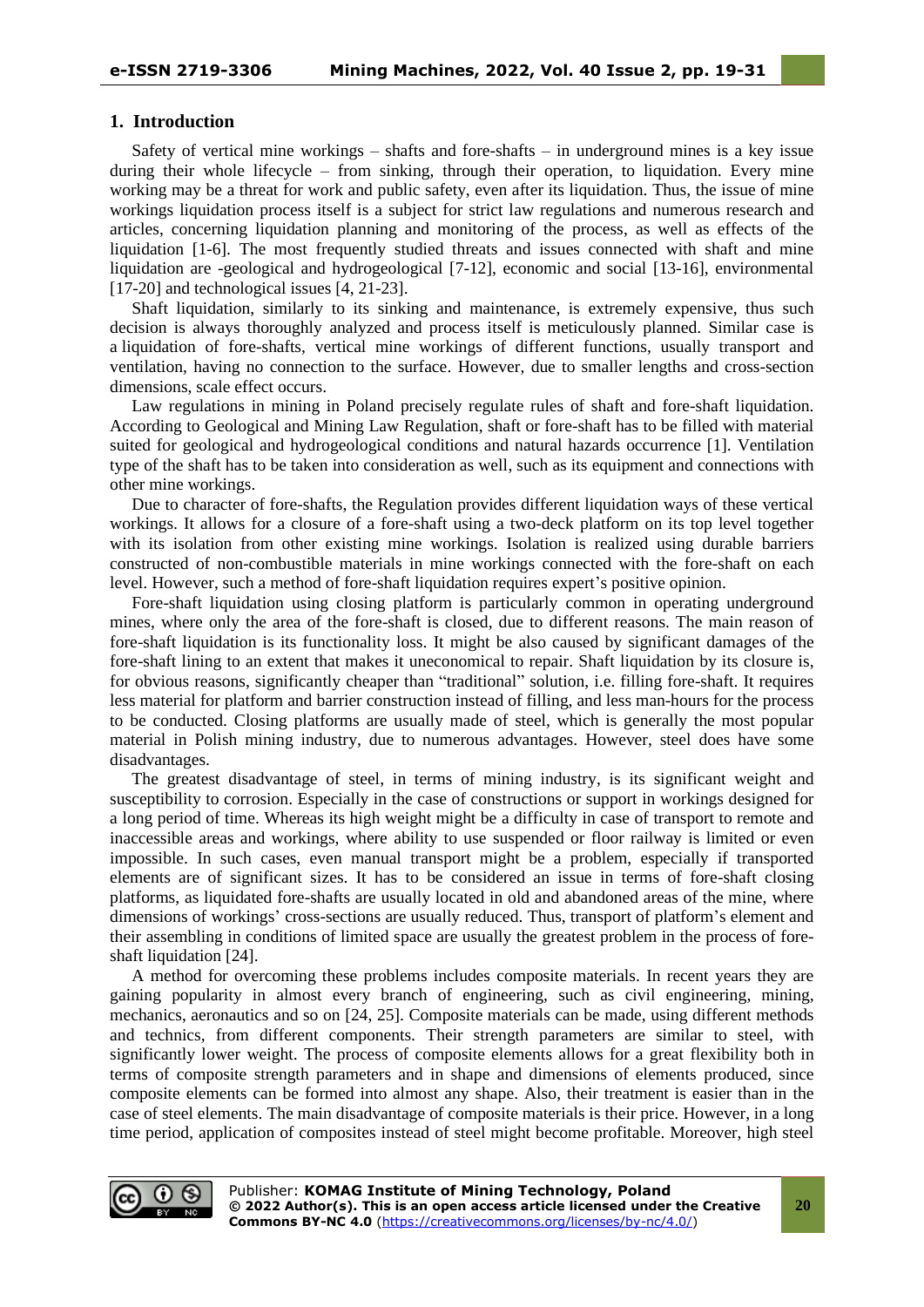prices and their large fluctuations due to COVID-19 pandemic make composite materials more tempting for mines and other potential buyers [24, 26-29].

It should be also noted, that composite materials are already in common use in underground mines. However, they are rarely spotted as construction elements. Composite materials are usually used for mesh-wire lagging protecting roofs and sidewalls and in bolts [24, 26, 28, 29].

The article presents an example of composite materials application for construction of fore-shaft closing platform. This construction was designed for conditions of underground coal mine located in the Silesian Coal Basin.

# **2. Geological and mining conditions in the vicinity of the inter-level fore-shaft**

# **2.1. Fore-shaft parameters**

The inter-level ventilation shaft is located in the north-eastern part of the Mysłowice-Wesoła colliery, located in the east of the Silesian Coal Basin. The fore-shaft was sunk in 1990s using traditional drill and blast mining method. It connects levels 465 and 665 m and its total length is 202.15 m. Parameters of the fore-shaft are presented in Table 1.

| <b>Parameter</b>   | Value                                              |  |  |  |  |
|--------------------|----------------------------------------------------|--|--|--|--|
| Top level depth    | 182.50 m below sea level                           |  |  |  |  |
| Bottom level depth | 384.65 m below sea level                           |  |  |  |  |
| Total length       | $202.15 \text{ m}$                                 |  |  |  |  |
| Diameter           | $4.5 \text{ m}$                                    |  |  |  |  |
| <b>Function</b>    | Ventilation - upcast                               |  |  |  |  |
|                    | Ladder compartment                                 |  |  |  |  |
|                    | Compressed-air pipeline $\phi$ 150 mm              |  |  |  |  |
| Equipment          | Downcast water pipeline $\phi$ 150 mm              |  |  |  |  |
|                    | Goaf reconsolidation medium pipeline $\phi$ 185 mm |  |  |  |  |
|                    | Methane pipeline $\phi$ 325 mm                     |  |  |  |  |

**Table 1.** Inter-level fore-shaft parameters

The fore-shaft has following connections with mine workings:

- − at the level 465 m (depth: 492.1 m) double-sided inlet directed south and north,
- − at the level 664 m (depth: 699.2 m) single inlet directed west.

The fore-shaft is protected with single-layer lining of variable thickness, made of concrete blocks. According to the original project of the lining BSz1 concrete blocks of class [30-31] and M12 class mortar. The fore-shaft lining is presented in Fig. 1. Its parameters are as follows:

- $-492.1 \div 496.6$  m concrete blocks lining with thickness of 0.58 m (two blocks thick),
- $-496.6 \div 699.2 \text{ m}$  concrete blocks lining with thickness of 0.44 m (1.5 blocks thick),
- − in the sections located in coal seams the thickness of the lining equals 0.74 m (2.5 blocks thick).

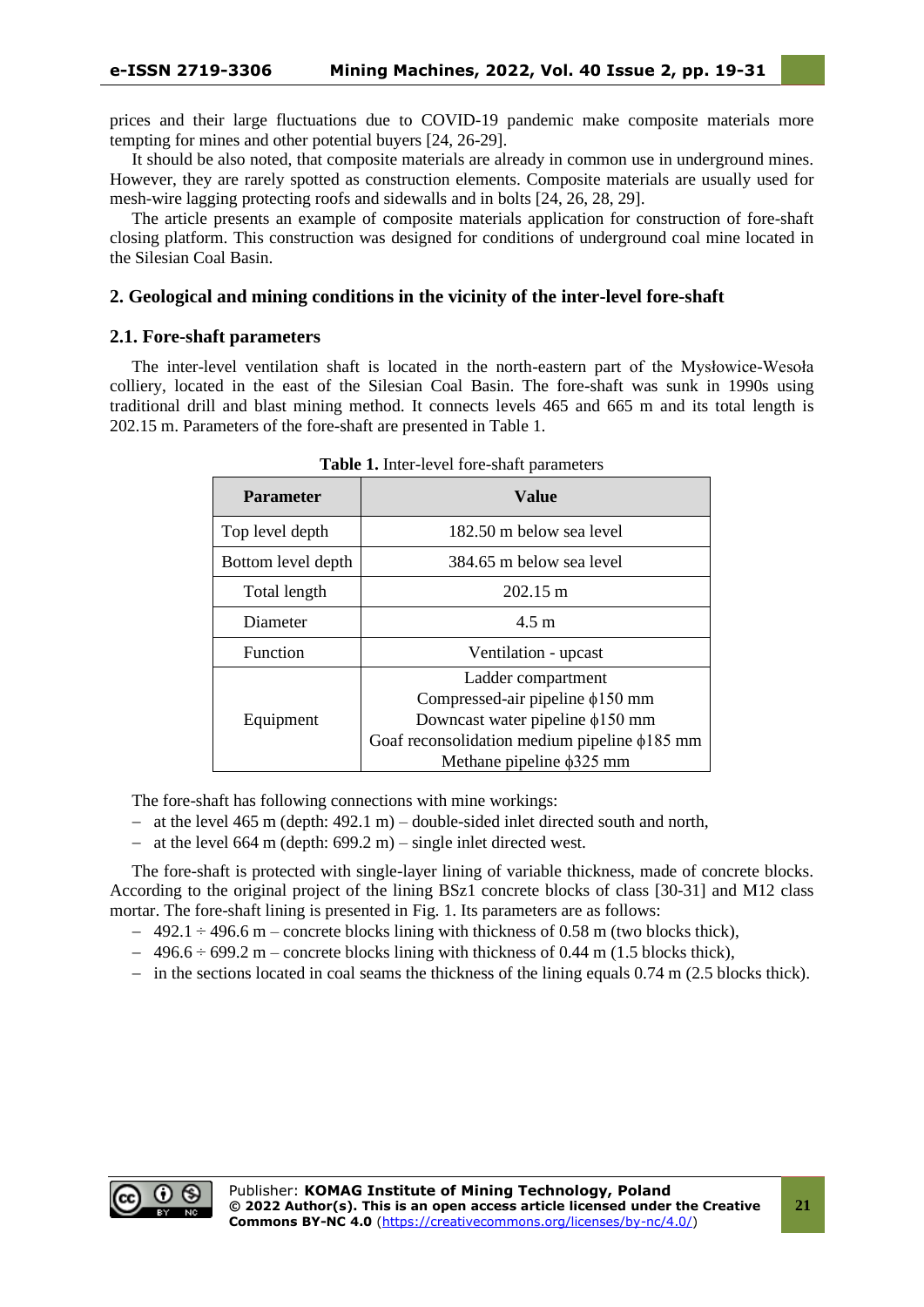

**Fig. 1.** Inter-level ventilation fore-shaft lining

Due to significant fore-shaft lining damages in the vicinity of the inlet at the level 465 m, the following repair work was carried out in 2007:

- − fore-shaft lining replacement on the length of 6 m below the level of 465 m,
- − replacement of steel protections in the inlet at the level of 465 m,
- − reconstruction of the lining above the fore-shaft collar,
- − reconstruction of the drift at the level of 465 m.

Before the reconstruction of the drift, floor heave reaching  $1.0\div 1.5$  m occurred in this area. According to the data gathered by the mine staff, similar phenomenon can be spotted in the drift currently.

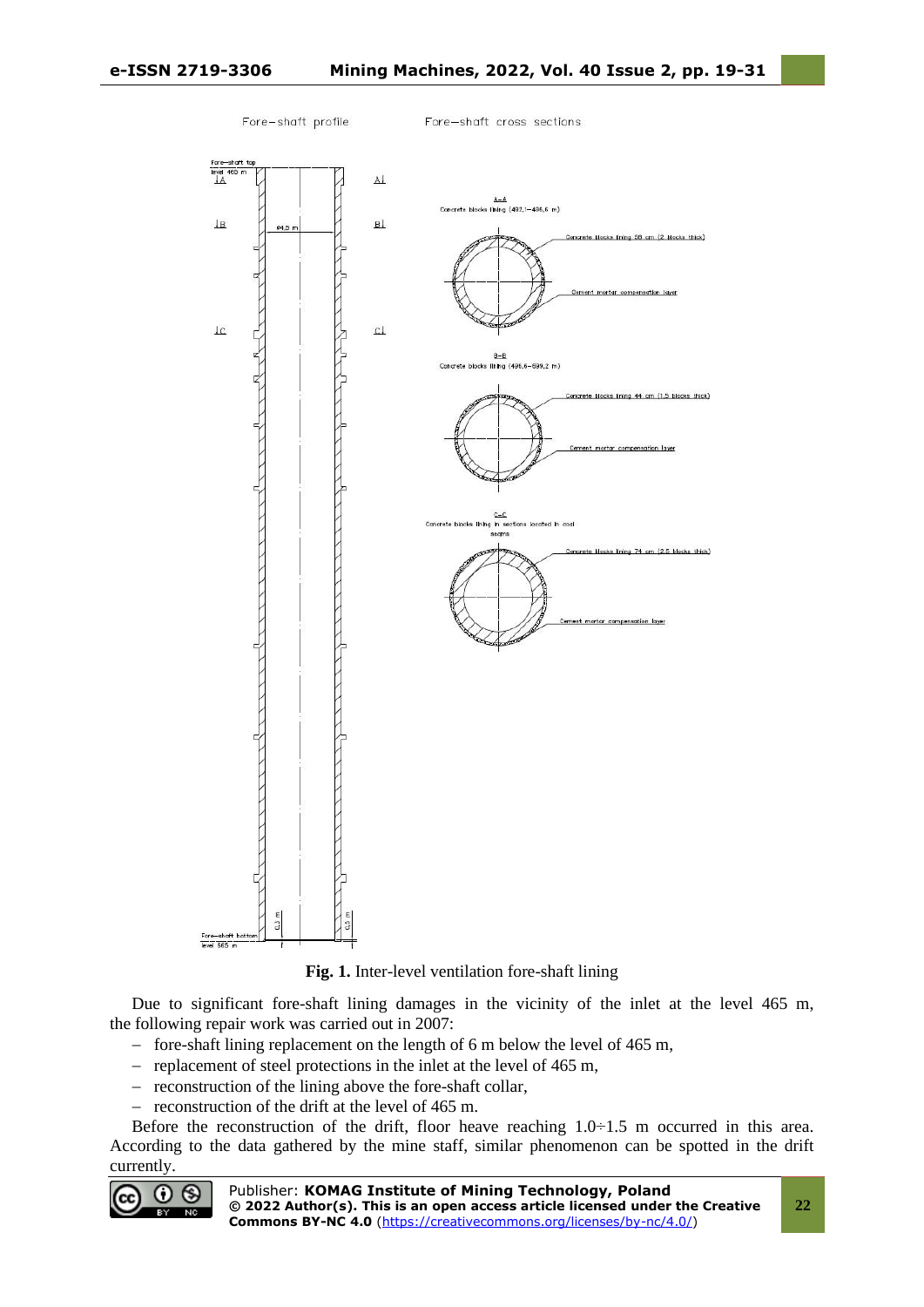## **2.2. Geological and hydrogeological conditions in the vicinity of the inter-level fore-shaft**

Vicinity of the fore-shaft comprises basically two formations:

- − mudstone formation between the depth of 0 and 72 m; comprising layers of shale, mudstone, coal seams and sandstone;
- − sandstone formation between the depth of 72 and 202 m; comprising layers of sandstone, sandy shale and coal seams.

In the vicinity of the level 665 m layers of shale, coal and sandstone occur.

In the upper part of geological profile (in the vicinity of the level 465 m) numerous coal seams occur, however their thickness rarely exceeds 1 m. Only exceptions are seams 405/1 at the depth of 42.8 m with thickness of 1.8 m and 416 at the depth of 171 m and thickness of 2.0 m. No tectonic faults were found in the profile of the fore-shaft, however rock layers located between the depth of 117 and 143 m are fractured.

Rock mass in the area of the fore-shaft is dewatered by roadways located at the levels 465 and 665 m. The only water and gas horizons occur at the depth interval of 120÷143 m. Thus, water and gas inflows into the fore-shaft are connected with fractured rock layers. There is no water inflow at the bottom level of the fore-shaft. However, it should be noted that local water inflows from behind the shaft lining occur in the fore-shaft.

Intense longwall exploitation of seams 349, 401, 405/1, 405/2 and 510 was carried out in the vicinity of the inter-level ventilation shaft, both before and after it was sunk. Coal seams 349, 401, 405/1 and 405/2 were exploited using longwall caving. Thickness of mined seams varies between 1.2 and 2.6 m. Minimal horizontal distance between the fore-shaft and longwall was 130 m east and 40 m west, both in the seam 349, exploited between 1974 and 1978, located about 150 m above the foreshaft top level.

Exploitation of the seam 510 is worth noting. It was carried out between 1999 and 2011 using longwall caving. The seam 510 is located from 15 to 30 m below the fore-shaft bottom level and the closest longwall was located in the distance of 110 m from the fore-shaft. Thickness of the seam 510 is 2.2÷3.5 m.

It can be assumed, that coal mining in the vicinity of the inter-level ventilation fore-shaft. especially exploitation of the seam 510 negatively affected lining of the fore-shaft. Effects of this influence were reconstructions of the shaft and neighbouring workings.

## **3. Composite closing platform**

Composite closing platform was designed for liquidation of inter-level ventilation fore-shaft by closing its top at the level of 465 m. The other elements of the fore-shaft closure are explosion-proof barriers made of fast-curing binder. Due to high convergence of workings of the level of 465 m transport of the platform is impossible. Thus, the platform was designed as a bolted joint construction. It can be assembled in any chosen place and it was designed to be transported through the fore-shaft using a winder installed above the fore-shaft top.

#### **3.1. Platform characteristics**

Designed platform consists of two decks. The first one of them is located directly on the top of the fore-shaft, fully covering it. The other deck is situated 500 mm above the lower deck to which it is assembled. Both decks form bolt-connected and compact space frame.

The platform consists of the following elements:

- − supporting structure,
- − locks,
- − cover,
- − mountings and joints.

The supporting structure is entirely made of C-shape composite profiles NKG2006010. Profiles were connected using angle mountings and bolts. The locks are also made of NKG2006010 C-shape profile. They are designed to prevent movements of the platform, placed on the fore-shaft top. They

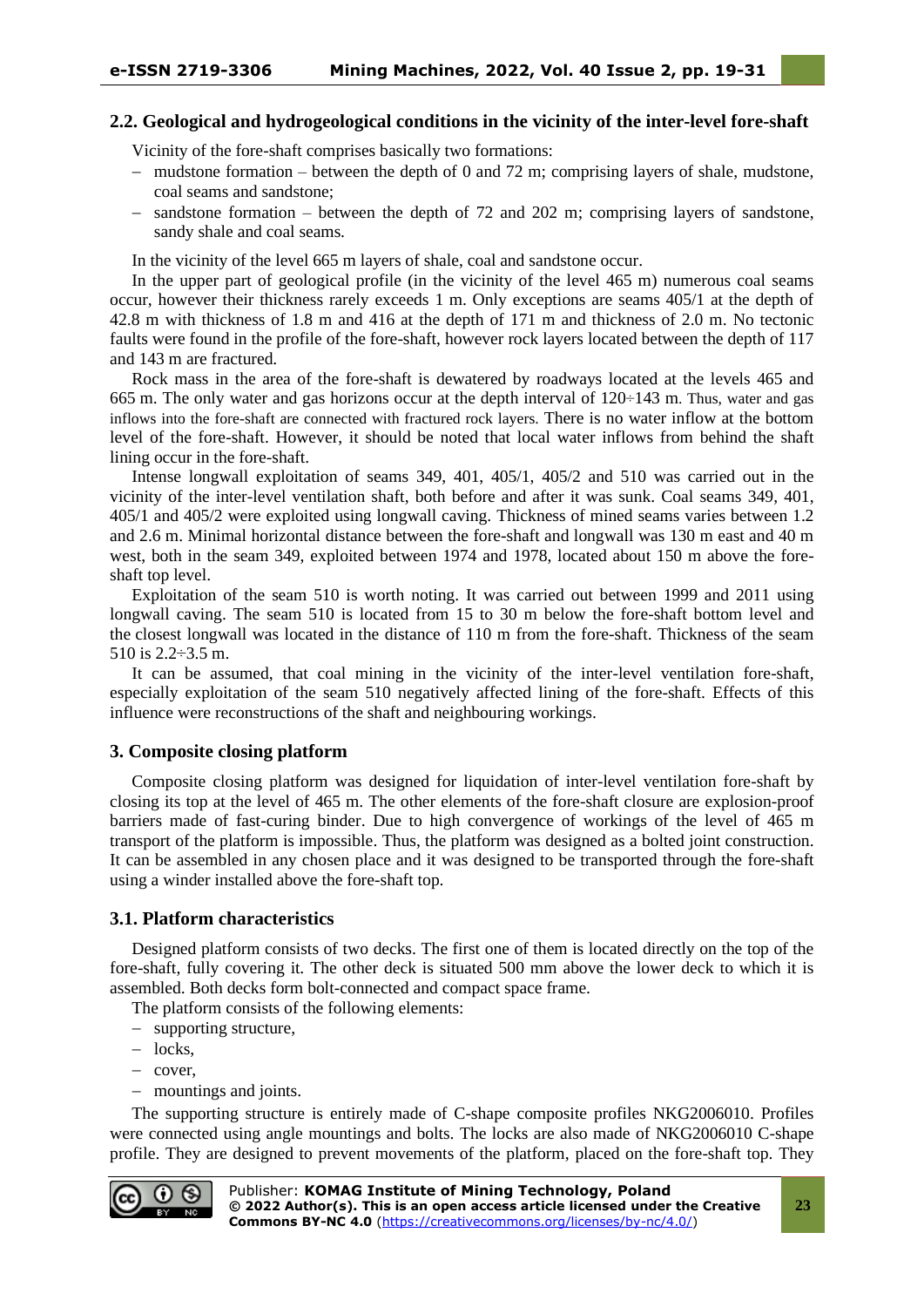are inserted into slots made in the fore-shaft lining and assembled to it at the distance of 200 mm. Cover is made of composite open grille (NKG type) with eyelet of 30 x 30 cm and thickness of 38 mm. Anti-slip grilles are assembled to both platform decks.

The only non-composite elements of the platform are steel mountings and joints. The mountings are used to connect the cover with supporting structure and connect elements to each other. Mountings and joints are made of S235JR type steel. All steel elements were galvanized. A diagram of the platform is shown in Fig. 2.



**Fig. 2.** A diagram of the platform construction

## **3.2. Calculations**

The decks of the platform were designed for maximum load of  $250 \text{ kg/m}^2$ . Calculation tests of the platform were conducted with factor of safety  $n \ge 6$ . Stress limit for composite elements, made of NKG material with tensile strength  $R_m = 340$  MPa, was assumed as:

$$
k = \frac{Rm}{n} = \frac{340}{6} = 56.6 \text{ MPa}
$$
 (1)

Static analysis was conducted using Autodesk Robot Structural Analysis Professional (RSAPRO) 2018 software. A general scheme of the platform is presented in Fig. 3. It was assumed that supporting structure is made of C-shape profiles C200 NKG C2006010 (Fig. 4). Technical characteristics of the profile is presented in Table 2. Table 3 presents strength and material parameters of the NKG material.

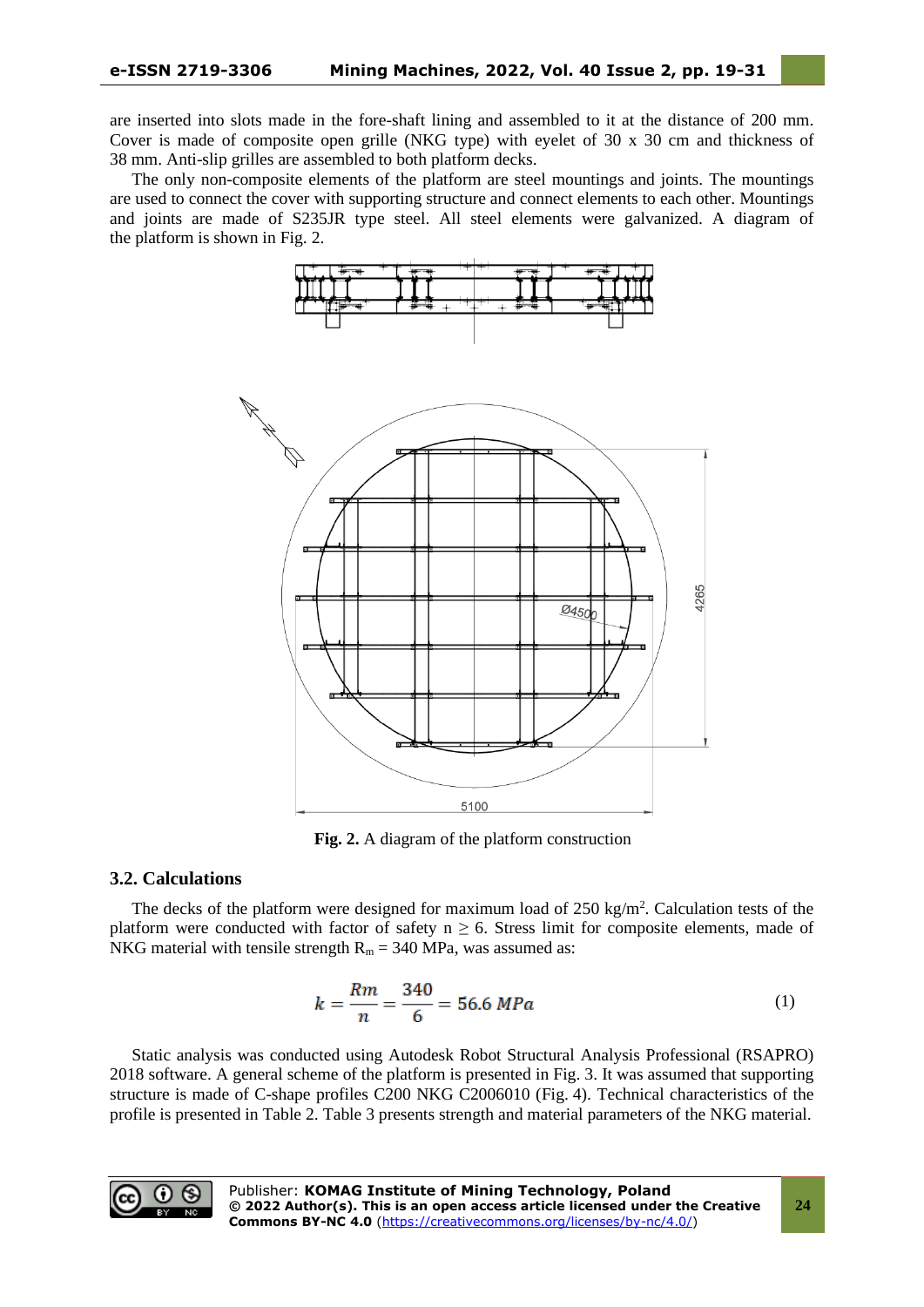

**Fig. 3.** A general scheme of the fore-shaft closing platform



| <b>Table 2.</b> Technical characteristics of composite C-shape profile |
|------------------------------------------------------------------------|
| (supplier's data, according to [32])                                   |

| <b>Mark</b>             | A,<br>mm | <b>B</b> ,<br>mm | C,<br>mm | D,<br>mm | E,<br>mm | Weight,<br>kg/m |
|-------------------------|----------|------------------|----------|----------|----------|-----------------|
| <b>NKG C60505</b>       | 60       | 50               | 5        | 2        | 7        | 0.85            |
| NKG C100405             | 100      | 40               | 5        | 6        | 8        | 1.8             |
| <b>NKG C150506</b>      | 100      | 50               | 6        | 8        | 2        | 1.9             |
| NKG C2006010            | 200      | 60               | 10       | 10       | 4        | 3.6             |
| NKG C2508015            | 250      | 80               | 15       | 15       | 2        | 8.0             |
| NKG C3009020            | 300      | 90               | 20       | 20       | 1        | 9.5             |
| <b>NKG</b><br>C35010025 | 350      | 100              | 25       | 25       | 1        | 11.0            |
| <b>NKG</b><br>C38012530 | 380      | 125              | 30       | 30       | 1        | 12.4            |

**Fig. 4.** Composite C-shape profile

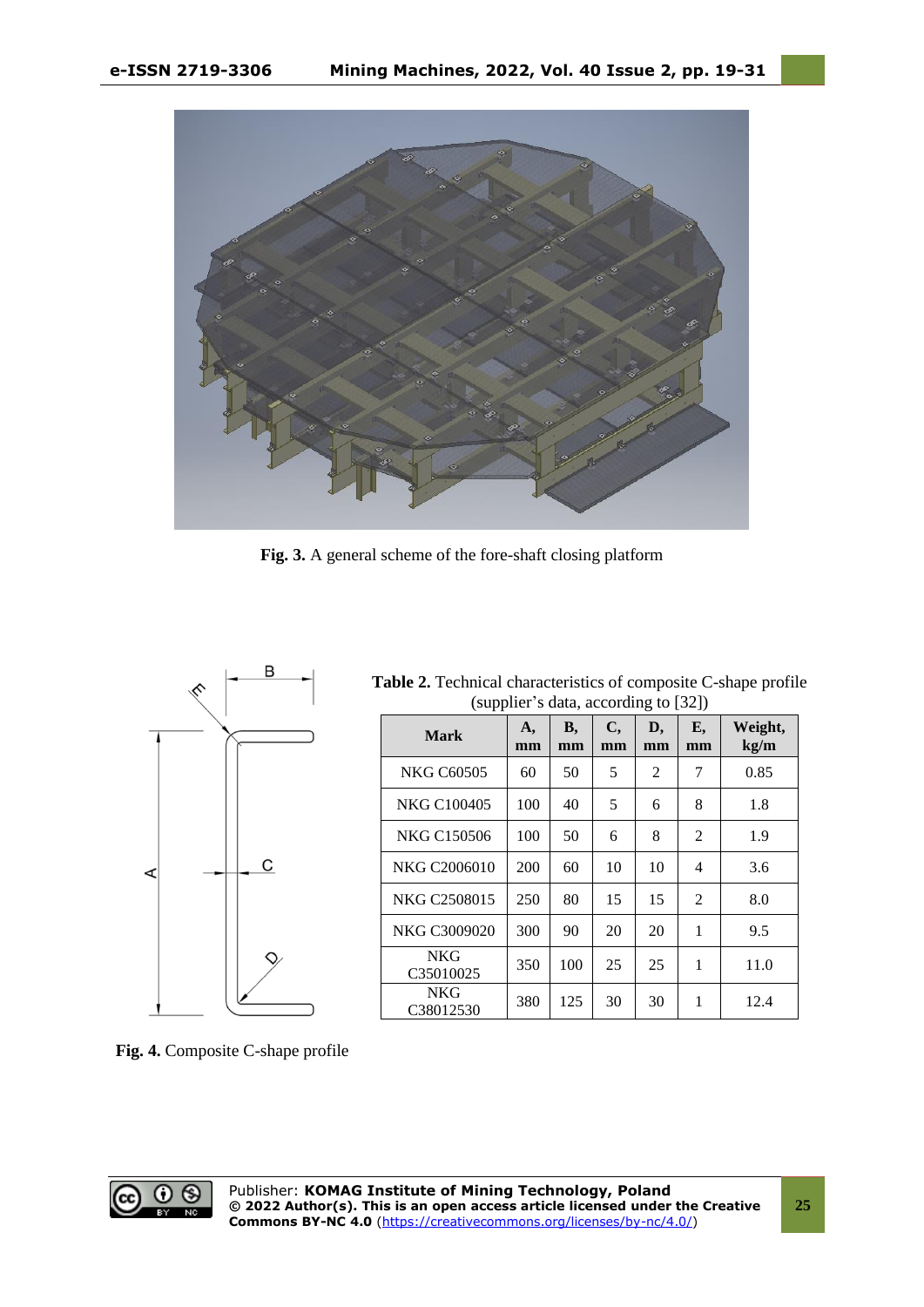|                      |                     | <b>TT</b>     |          |
|----------------------|---------------------|---------------|----------|
| <b>Property</b>      | <b>Test method</b>  | <b>Value</b>  | Unit     |
| Specific weight      | ISO 1183/ASTM D 792 | $1.75 - 1.90$ | $g/cm^3$ |
| Tensile strength     | <b>EN ISO 527-4</b> | $340 - 500$   | MPa      |
| Compressive strength | <b>EN ISO 14126</b> | $350 - 400$   | MPa      |
| Shear strength       | <b>EN ISO 14130</b> | $25 - 30$     | MPa      |
| Flexural strength    | <b>EN ISO 14125</b> | $500 - 550$   | MPa      |
| Flexural modulus     | <b>EN ISO 14125</b> | $20 - 25$     | GPa      |

|  | Table 3. Parameters of the NKG composite material (supplier's data) |  |  |  |  |  |  |  |
|--|---------------------------------------------------------------------|--|--|--|--|--|--|--|
|--|---------------------------------------------------------------------|--|--|--|--|--|--|--|

A truss model of the platform was developed and maximum stress was checked for the typical load for platforms in underground mines, which is equal  $P = 2.5$  kN/m<sup>2</sup> and deadweight, including covers, which is equal  $Qp = 1$  kN/m<sup>2</sup>. All the loads act on the top deck of the platform. A truss model of the platform is presented in Fig. 5. It comprises a lattice, which is a combination of two platform decks, connected with C-profiles. Forces Pz, acting on the construction, are  $P = 2.5 \text{ kN/m}^2$  and  $Qp = 1 \text{ kN/m}^2$ and area of the platform's cross section is  $15.9 \text{ m}^2$ . The forces acting on the platform's construction are shown in Fig. 6.



**Fig. 5.** Truss model of the fore-shaft closing platform developed in ROBOT software

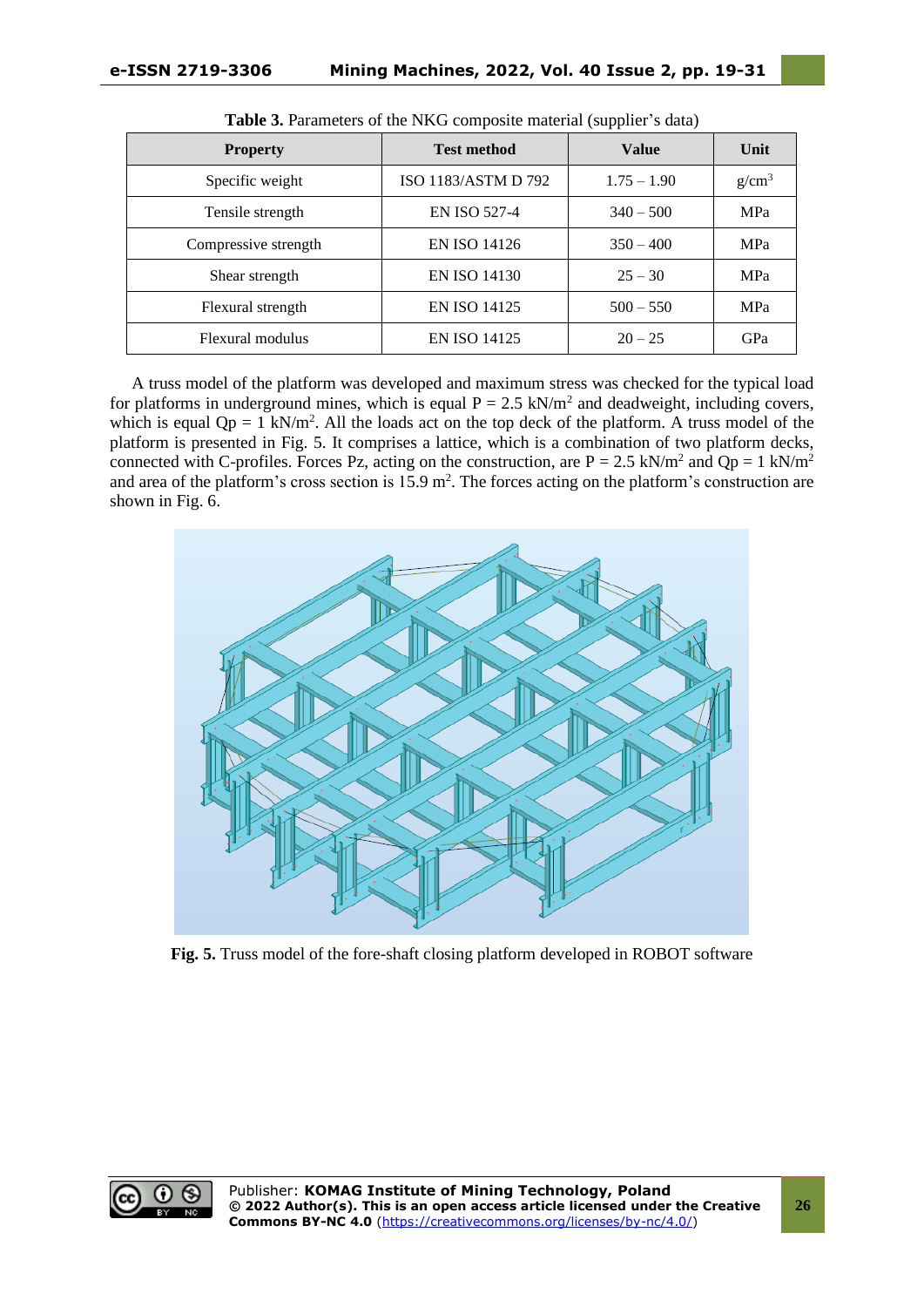

**Fig. 6.** Forces acting on the model (units:  $kN/m^2$ )

Stress in construction's elements was calculated basing on acting forces, comprising the deadweight multiplied by confidence factor  $kc = 1.3$ . Results revealed that maximum stress value is 18.41 MPa (Fig. 7). Moreover, stress in construction's fulcrums is between 12 and 14 MPa. Other stress values do not exceed 4 MPa.



**Fig. 7.** Values of stress calculated (units: MPa)

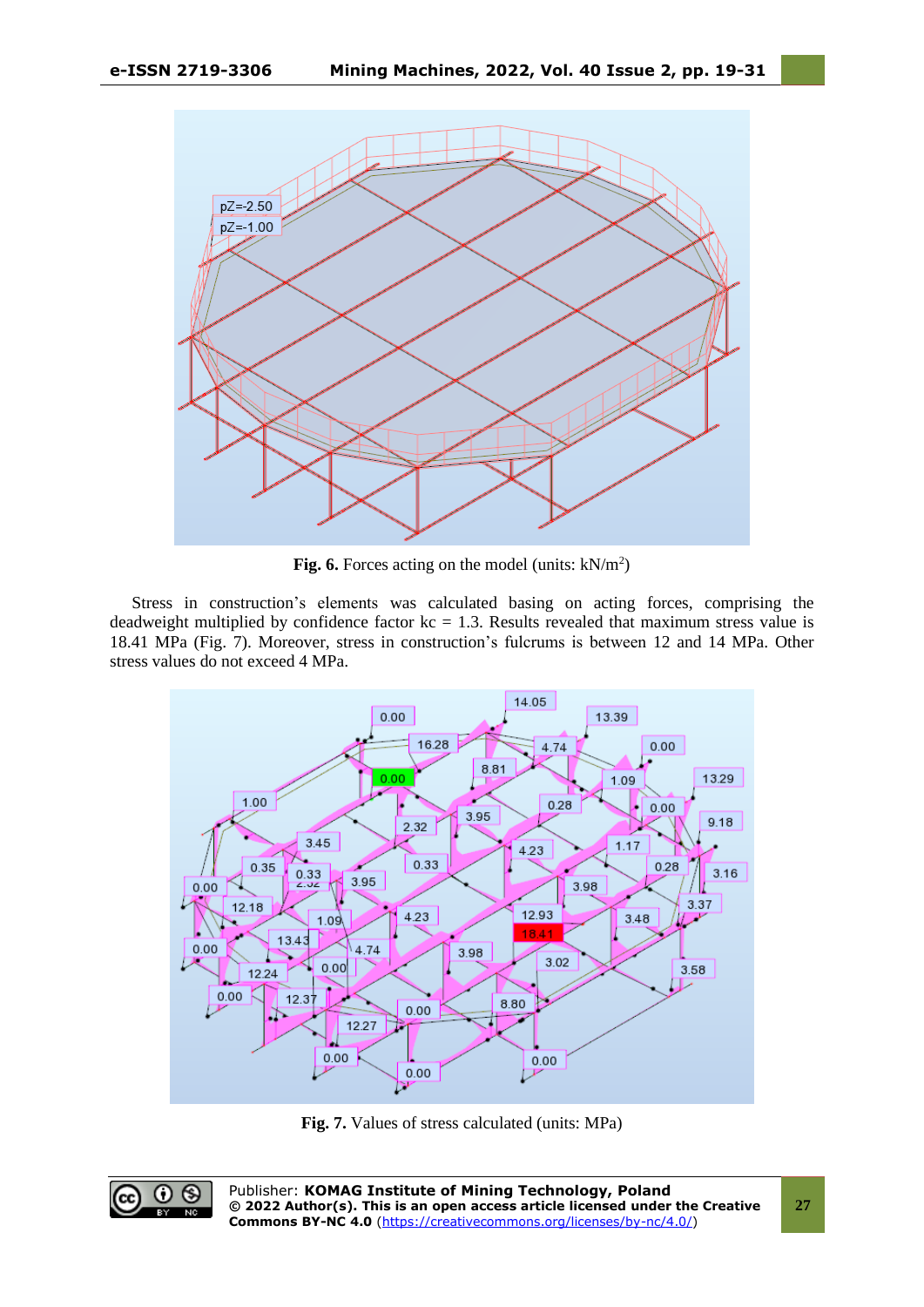Analysis of obtained results reveals that values of construction's stress are significantly smaller than the stress limit value, equal to 56.6. MPa. Values of support reactions are presented in Fig. 8 and in Table 4. Maximum value of support reaction is equal to 6.2 kN, with almost no bending moments.



**Fig. 8.** Values of support reactions (units: kN)

| Node/case   | FX, kN  | FY, kN  | FZ, kN | MX, kNm | MY, kNm | MZ, kNm |
|-------------|---------|---------|--------|---------|---------|---------|
| $133/3$ (K) | $-3.95$ | 0.04    | 5.86   | 0.00    | 0.00    | 0.00    |
| $134/3$ (K) | $-0.29$ | 0.33    | 1.79   | 0.00    | 0.00    | 0.00    |
| $135/3$ (K) | $-5.07$ | 0.01    | 6.06   | 0.00    | 0.00    | 0.00    |
| $136/3$ (K) | $-5.44$ | 0.00    | 6.27   | 0.00    | 0.00    | 0.00    |
| $137/3$ (K) | $-5.07$ | $-0.01$ | 6.06   | 0.00    | 0.00    | 0.00    |
| $138/3$ (K) | $-3.94$ | $-0.04$ | 5.86   | 0.00    | 0.00    | 0.00    |
| $139/3$ (K) | $-0.29$ | $-0.33$ | 1.79   | 0.00    | 0.00    | 0.00    |
| $140/3$ (K) | 0.28    | $-0.35$ | 1.80   | 0.00    | 0.00    | 0.00    |
| $141/3$ (K) | 3.96    | $-0.04$ | 5.86   | 0.00    | 0.00    | 0.00    |
| $142/3$ (K) | 5.06    | $-0.01$ | 6.06   | 0.00    | 0.00    | 0.00    |
| $143/3$ (K) | 5.43    | $-0.00$ | 6.26   | 0.00    | 0.00    | 0.00    |
| $144/3$ (K) | 5.07    | 0.01    | 6.06   | 0.00    | 0.00    | 0.00    |
| $145/3$ (K) | 3.95    | 0.04    | 5.86   | 0.00    | 0.00    | 0.00    |
| $146/3$ (K) | 0.29    | 0.35    | 1.79   | 0.00    | 0.00    | 0.00    |

Then it can be concluded that the designed supporting structure is able to bear acting loads with maintaining the factor of safety  $n \ge 6$ .

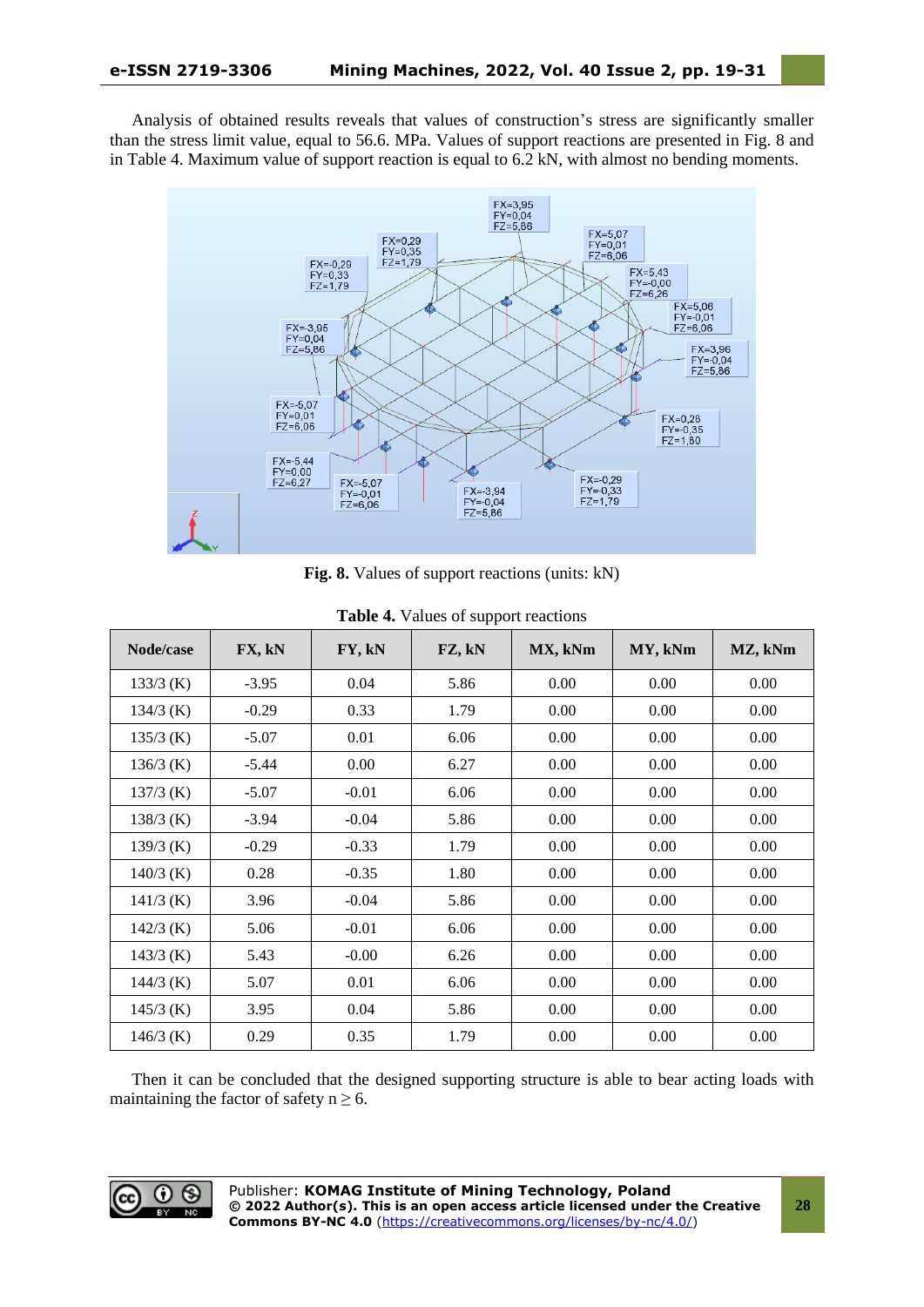## **4. Conclusions**

The presented composite platform, designed and constructed for interlevel ventilation fore-shaft liquidation, meets safety requirements, in terms of material requirements (composite materials comply with legal safety requirements) and construction, which is confirmed by calculations presented in the previous section. It is absolutely crucial, as safety requirements must be fulfilled, to positively evaluate designed solution of fore-shaft liquidation, both during the process of liquidation itself and after it is finished.

An application of composite materials for a construction of the presented solution generates additional benefits, comparing to traditional steel platforms. Primarily, composites are resistant to aggressive atmosphere, contrary to steel. Estimated lifetime of composite platform greatly exceeds lifetime of steel constructions. In the presented case, it was significant to facilitate transport of the platform's elements and their assembly. Another important factor was lower weight of the composite material. It was caused by significant degradation of neighbouring mine workings, causing in their cross-sections' dimensions limitation. It should be noted, that it is a common problem in liquidated underground mine areas and workings.

The greatest disadvantage of composite materials is their high price. However, it should be taken into consideration that purchase price of the material is not tantamount to overall cost of production and maintenance of construction for underground mining, such as numerous types of platforms, including closing platforms for fore-shaft liquidation. In times of COVID-19 pandemic it is extremely hard to perform precise comparative analysis of steel and composite construction production costs, due to high and unstable steel prices. Moreover, the comparison of these costs should take into consideration not only costs of the material, but also transport costs, including both transport from the producer or supplier to the mine and underground transport or anti-corrosion protection costs, which is not necessary in the case of composite constructions. In the case of fore-shaft closing platforms maintenance costs are negligible, but they should be taken into account in the case of other structures. For now, it is difficult to conduct a fully reliable comparison due to lack of composite constructions in underground mines. However, comparing steel and composite elements that are already in use in mines (such as mesh-wire lagging and bolts), maintenance costs of composite structures are expected to be lower than in the case of steel constructions.

Other disadvantages of composite materials include problems concerning connecting elements with bolts and lack of experience in underground composite applications. Such a situation might cause resistance of miners or management of underground mines, however this attitude has changed recently.

Comparing pros and cons of composite materials in structures for underground mining and observing the market of composite materials, a number of composite constructions in the mining industry is expected to increase. It should be considered the right direction of development, especially due to practical and financial factors.

#### **References**

- [1] Rozporządzenie Ministra Energii z dnia 23 listopada 2016 roku w sprawie szczegółowych wymagań dotyczących prowadzenia ruchu podziemnych zakładów górniczych [Regulation of Energy Minister in case of requirements of underground mines operation]
- [2] Czaja P.: Polskie doświadczenia w likwidacji szybów. Wstęp do cyklu. Część 1. Likwidacja kopalń i szybów górniczych w Polsce - skala i rodzaj problemu [Polish experience in shaft liquidation. Introduction. Part 1. Liquidation of mines and mine shafts in Poland – scale and nature of the issue], Wiadomości Górnicze 2011, 62, nr 2, s. 108-116
- [3] Czaja P.: Polskie doświadczenia w likwidacji szybów. Część 2. Likwidacja zakładu górniczego i likwidacja szybów - wymogi formalno-prawne [Polish experience in shaft liquidation. Part 2. Mine and shaft liquidation – formal requirements], Wiadomości Górnicze 2011, r. 62, nr 3, s. 167-174
- [4] Czaja P.: Ocena rozwiązań projektowych likwidacji szybów zastosowanych w procesie restrukturyzacji polskiego górnictwa węglowego [Assessment of solutions of shaft liquidation in the process of restructuring

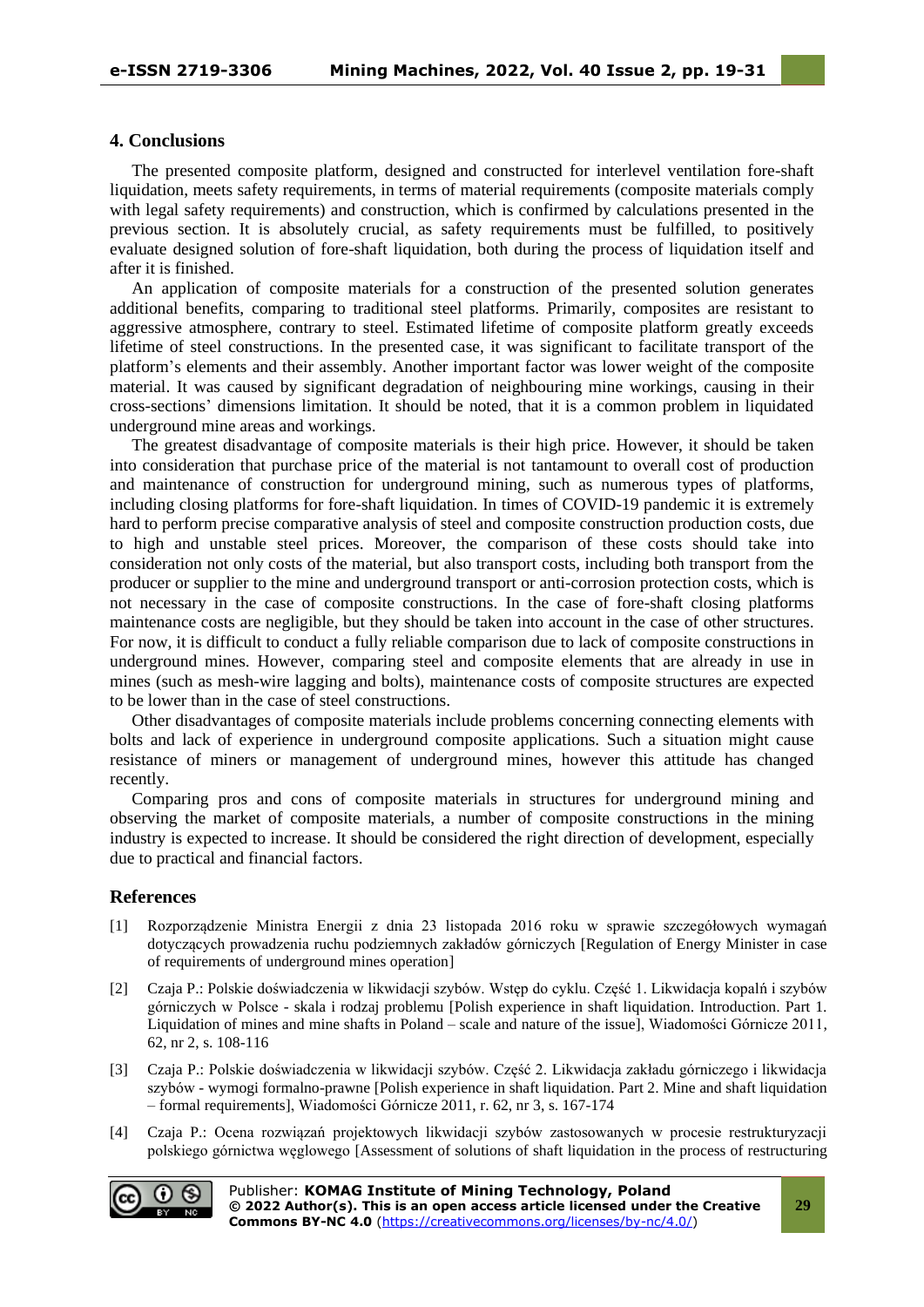of Polish mining industry], Górnictwo i Geoinżynieria, r. 33, 2009, 3/1, s. 105-119

- [5] Laurence D.: Optimisation of the mine closure process, Journal of Cleaner Production 14(3-4), p. 285-298
- [6] Zobaidul Kabir S.M., Rabii F., Chowdhury M.B., Akbar D.: A Review of Mine Closure Planning and Practice in Canada and Australia, World Review of Business Research, 5(3), 140-159
- [7] Szczepański A.: Problemy hydrogeologiczne związane z likwidacją kopalń [Hydrogeological issues in mine liquidation], Biuletyn Państwowego Instytutu Geologicznego, 1999, nr 388 Hydrogeologia, s. 211-228
- [8] Macuda J., Zawisza L.: Monitoring środowiska gruntowo-wodnego w rejonie likwidowanych kopalń [Groundwater monitoring in the area of liquidated mines], Materiały Konferencyjne Szkoły Eksploatacji Podziemnej, Szczyrk, 20-24.02.2006, Wydawnictwo IGSMiE PAN, 2006, Sympozja i konferencje nr. 66, s. 585-593
- [9] Czaja P.: Polskie doświadczenia w likwidacji szybów. Część 12. Hydrologiczne skutki likwidacji kopalni podziemnej [Polish experience in shaft liquidation. Part 12. Hydrogeological consequenses of underground mine liquidation], Wiadomości Górnicze 2012, r. 63 nr 2, s. 117-124
- [10] Rapantova N., Grmela A.: Environmental Impact of Mine Liquidation on Groundwater and Surface Water, in: Fabbri A.G., Gaál G., McCammon R.B. (eds) Deposit and Geoenvironmental Models for Resource Exploitation and Environmental Security. Nato Science Partnership Subseries: 2 (Series 2. Environment Security), vol 80. Springer, Dordrecht
- [11] Kropka J., Janson E., Czapnik A.: Changes of hydrogeological conditions in the area of liquidated hard coal mines in the north-eastern part of Upper Silesia Coal Basin (southern Poland), in: 9th IMWA Congress "Mine water 2005 – mining clossure". Eds. J. Loredo, F. Pendas. Oviedo: Departamento de Explotacion y Prospeccion de Minas. Universidad de Oviedo. Espana, s. 209–215
- [12] Majcherczyk T., Niedbalski Z., Wałach D.: Variations in mechanical parameters of rock mass affecting shaft lining. Archives of Mining Sciences, 2013 vol. 58 no. 3, 629–642
- [13] Bainton N., Holcombe S.: A critical review of the social aspects of mine closure, Resources Policy. 59. 10.1016/j.resourpol.2018.08.020
- [14] Smoliło J., Chmiela A.: The Mine Liquidation Processes In SRK S.A. In A Cost Approach, Silesian University of Technology Scientific Papers, Organization and Management, no. 153, edited by Wolniak R., 2021, p. 429-444
- [15] Kuźnik F. (eds.): Wpływ likwidacji kopalń węgla kamiennego na gospodarkę lokalną i regionalną [Influence of the coal mine liquidation on local and regional economy], Prace Naukowe Akademii Ekonomicznej w Katowicach, 2003
- [16] Jarosz J.: Prawne i ekonomiczne aspekty procesu likwidacji kopalń węgla kamiennego w Polsce [Legal and economical aspects of coal mines liquidation in Poland], Zeszyty Naukowe Instytutu Gospodarki Surowcami Mineralnymi i Energią Polskiej Akademii Nauk, nr 75, 2009, s. 59-69
- [17] Duda A.: Identyfikacja zdarzeń środowiskowych związanych z procesem likwidacji kopalń na przykładzie zamykanych kopalń w wybranych krajach Unii Europejskiej [Identification of environmental issues connected to mine liquidation proces on the basis of closing mines in selected EU countries], Przegląd Górniczy 2018, 74 nr 3, s. 7-14
- [18] Czaja P., Gąsiorczyk A.: Wpływ sposobu likwidacji szybu na zagrożenie powierzchni w jego otoczeniu [Influence of the shaft liquidation method on the ground surface safety], Górnictwo i Geoinżynieria, 2005, r. 29, nr 3/1, s. 165-175
- [19] Grzybek I., Bukowski P., Brzozoń K.: Zagrożenia związane z likwidacją szybów na przykładzie szybów pola Czyżowice (SW GZW) [Dangers connected with shaft liquidation on the example of liquidation of Czyżowice area shafts], WUG: Bezpieczeństwo pracy i ochrona środowiska w górnictwie, 2005, nr 6, s. 43-45
- [20] Jonek-Kowalska I.: Risk management in the hard coal mining industry: Social and environmental aspects of collieries' liquidation, Resources Policy. 41. 124–134. 10.1016/j.resourpol.2014.05.002
- [21] Prusek S., Całus-Moszko J., Bukowski P.: Laboratory tests of filtration coefficient of selected materials used in liquidating shafts in collieries, Journal of Mining Science. 50. 265-276. 10.1134/S1062739114020094.